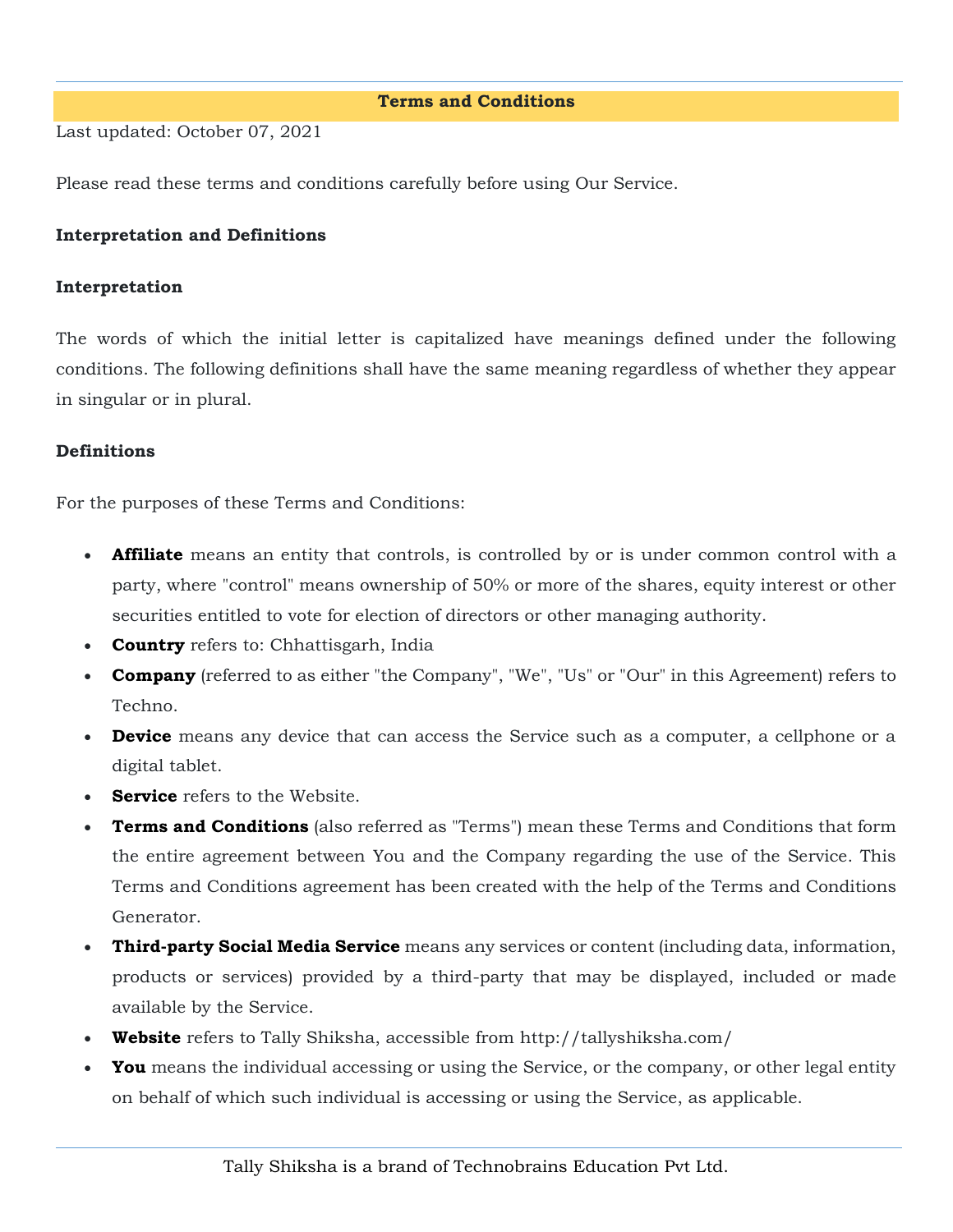### **Acknowledgment**

These are the Terms and Conditions governing the use of this Service and the agreement that operates between You and the Company. These Terms and Conditions set out the rights and obligations of all users regarding the use of the Service.

Your access to and use of the Service is conditioned on Your acceptance of and compliance with these Terms and Conditions. These Terms and Conditions apply to all visitors, users and others who access or use the Service. By accessing or using the Service You agree to be bound by these Terms and Conditions. If You disagree with any part of these Terms and Conditions then You may not access the Service.

You represent that you are over the age of 18. The Company does not permit those under 18 to use the Service. Your access to and use of the Service is also conditioned on Your acceptance of and compliance with the Privacy Policy of the Company. Our Privacy Policy describes Our policies and procedures on the collection, use and disclosure of Your personal information when You use the Application or the Website and tells You about Your privacy rights and how the law protects You. Please read Our Privacy Policy carefully before using Our Service.

#### **Links to Other Websites**

Our Service may contain links to third-party web sites or services that are not owned or controlled by the Company.

The Company has no control over, and assumes no responsibility for, the content, privacy policies, or practices of any third party web sites or services. You further acknowledge and agree that the Company shall not be responsible or liable, directly or indirectly, for any damage or loss caused or alleged to be caused by or in connection with the use of or reliance on any such content, goods or services available on or through any such web sites or services.

We strongly advise You to read the terms and conditions and privacy policies of any third-party web sites or services that You visit.

### **Termination**

We may terminate or suspend Your access immediately, without prior notice or liability, for any reason whatsoever, including without limitation if You breach these Terms and Conditions.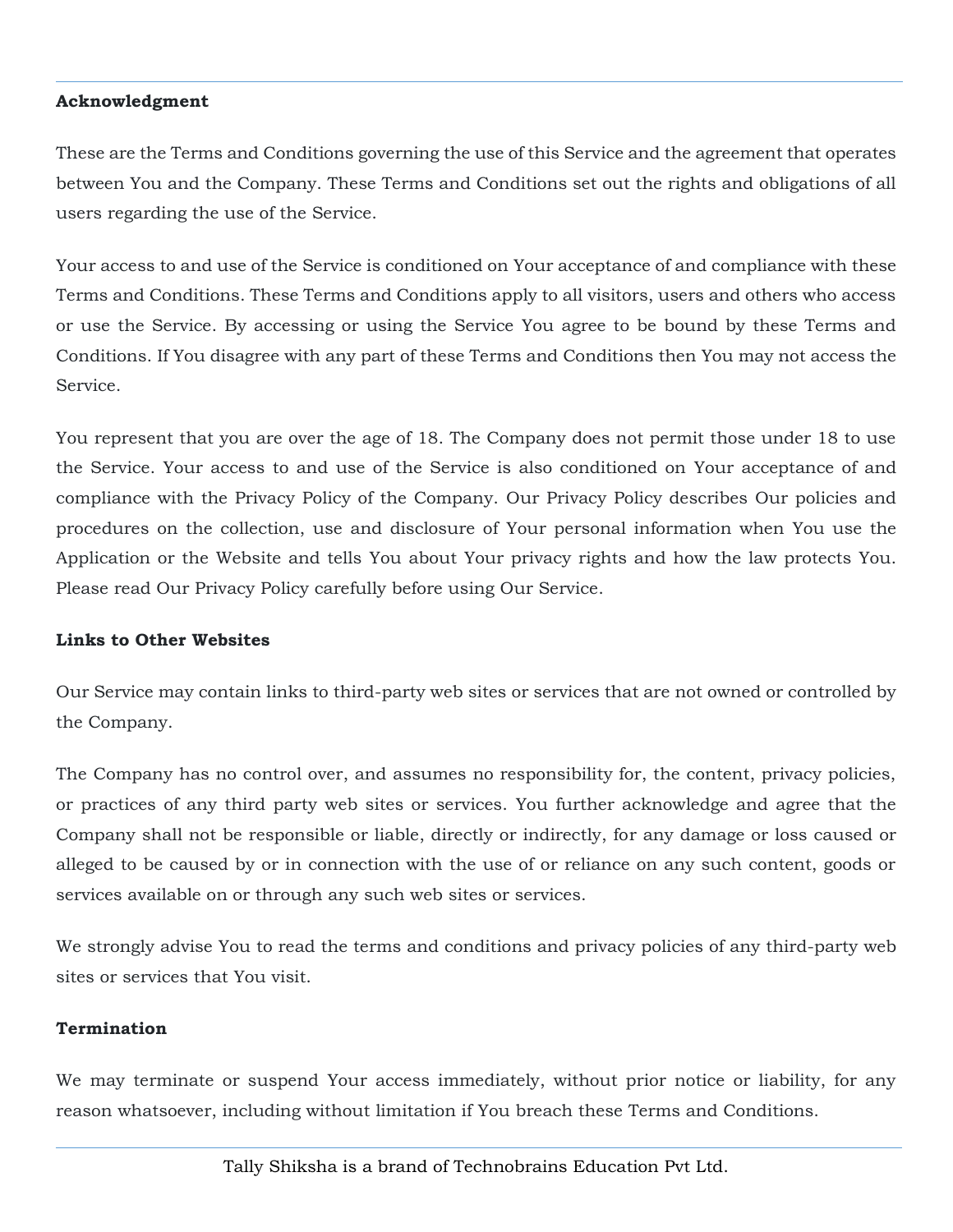Upon termination, Your right to use the Service will cease immediately.

# **Limitation of Liability**

Notwithstanding any damages that You might incur, the entire liability of the Company and any of its suppliers under any provision of this Terms and Your exclusive remedy for all of the foregoing shall be limited to the amount actually paid by You through the Service or 100 USD if You haven't purchased anything through the Service.

To the maximum extent permitted by applicable law, in no event shall the Company or its suppliers be liable for any special, incidental, indirect, or consequential damages whatsoever (including, but not limited to, damages for loss of profits, loss of data or other information, for business interruption, for personal injury, loss of privacy arising out of or in any way related to the use of or inability to use the Service, third-party software and/or third-party hardware used with the Service, or otherwise in connection with any provision of this Terms), even if the Company or any supplier has been advised of the possibility of such damages and even if the remedy fails of its essential purpose.

Some states do not allow the exclusion of implied warranties or limitation of liability for incidental or consequential damages, which means that some of the above limitations may not apply. In these states, each party's liability will be limited to the greatest extent permitted by law.

# **"AS IS" and "AS AVAILABLE" Disclaimer**

The Service is provided to You "AS IS" and "AS AVAILABLE" and with all faults and defects without warranty of any kind. To the maximum extent permitted under applicable law, the Company, on its own behalf and on behalf of its Affiliates and its and their respective licensors and service providers, expressly disclaims all warranties, whether express, implied, statutory or otherwise, with respect to the Service, including all implied warranties of merchantability, fitness for a particular purpose, title and non-infringement, and warranties that may arise out of course of dealing, course of performance, usage or trade practice. Without limitation to the foregoing, the Company provides no warranty or undertaking, and makes no representation of any kind that the Service will meet Your requirements, achieve any intended results, be compatible or work with any other software, applications, systems or services, operate without interruption, meet any performance or reliability standards or be error free or that any errors or defects can or will be corrected.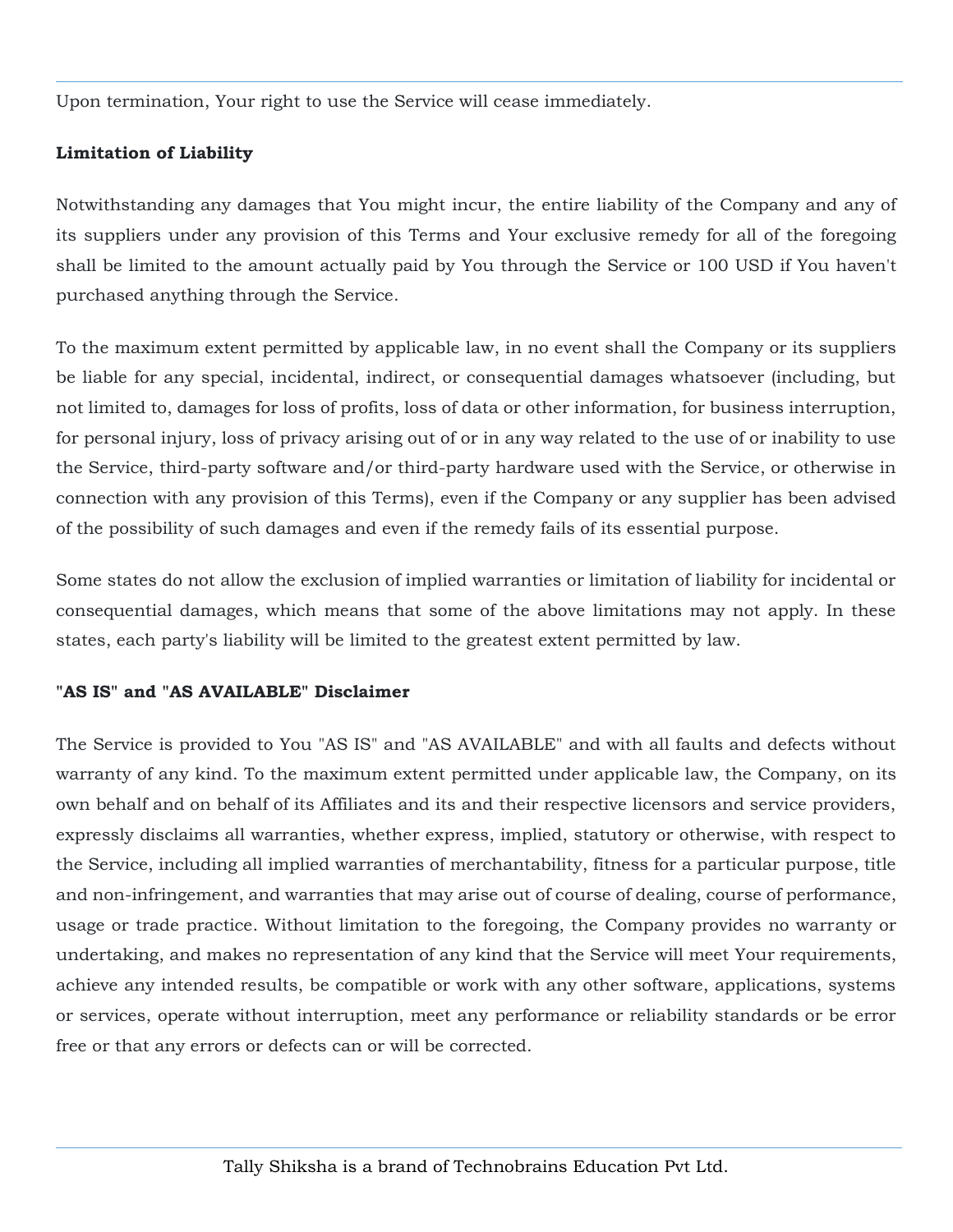Without limiting the foregoing, neither the Company nor any of the company's provider makes any representation or warranty of any kind, express or implied: (i) as to the operation or availability of the Service, or the information, content, and materials or products included thereon; (ii) that the Service will be uninterrupted or error-free; (iii) as to the accuracy, reliability, or currency of any information or content provided through the Service; or (iv) that the Service, its servers, the content, or e-mails sent from or on behalf of the Company are free of viruses, scripts, trojan horses, worms, malware, timebombs or other harmful components.

Some jurisdictions do not allow the exclusion of certain types of warranties or limitations on applicable statutory rights of a consumer, so some or all of the above exclusions and limitations may not apply to You. But in such a case the exclusions and limitations set forth in this section shall be applied to the greatest extent enforceable under applicable law.

### **Governing Law**

The laws of the Country, excluding its conflicts of law rules, shall govern this Terms and Your use of the Service. Your use of the Application may also be subject to other local, state, national, or international laws.

### **Disputes Resolution**

If You have any concern or dispute about the Service, You agree to first try to resolve the dispute informally by contacting the Company.

# **For European Union (EU) Users**

If You are a European Union consumer, you will benefit from any mandatory provisions of the law of the country in which you are resident in.

# **United States Legal Compliance**

You represent and warrant that (i) You are not located in a country that is subject to the United States government embargo, or that has been designated by the United States government as a "terrorist supporting" country, and (ii) You are not listed on any United States government list of prohibited or restricted parties.

### **Severability and Waiver**